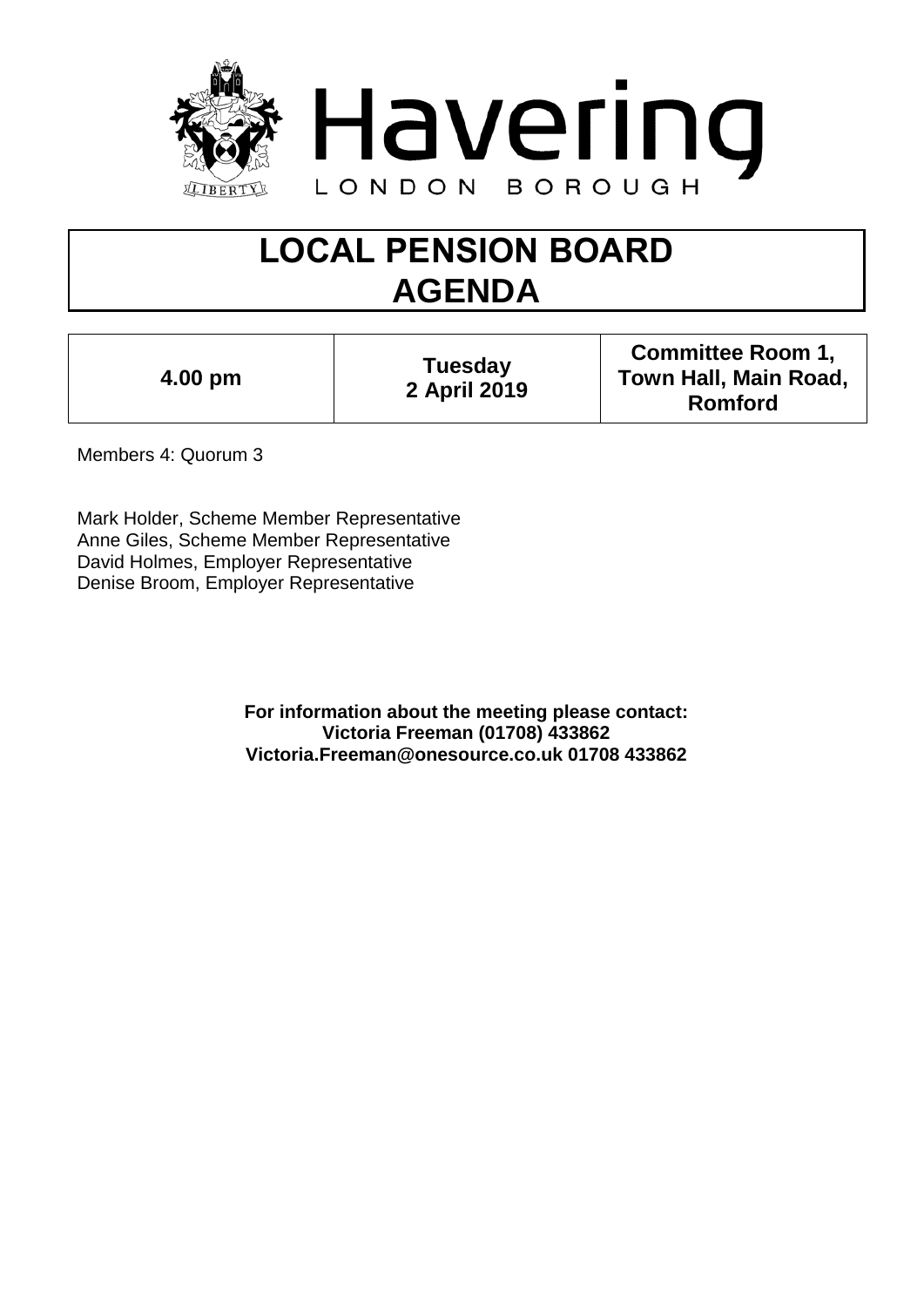## **AGENDA ITEMS**

#### **1 CHAIR'S ANNOUNCEMENTS**

The Chair will announce details of the arrangements in case of fire or other events that might require the meeting room or building's evacuation.

#### **2 APOLOGIES FOR ABSENCE**

 $($ if any $)$  – receive.

#### **3 DISCLOSURE OF INTEREST**

Members are invited to disclose any interest in any items on the agenda at this point of the meeting.

*Members may still disclose any interest in an item at any time prior to the consideration of the matter.*

#### **4 MINUTES OF THE MEETING** (Pages 1 - 22)

To approve as correct the minutes of the meeting held on 21 August 2018 and to receive the notes of the inquorate meetings held on the 2 October 2018 and 18 December 2018 (attached).

- **5 MONTHLY LPP PERFORMANCE REPORT** (Pages 23 42)
- **6 ALTERNATIVE KEY PERFORMANCE INDICATORS AND CASE JOURNEYS** (Pages 43 - 56)
- **7 FUND MANAGERS PERFORMANCE**
- **8 COMPLIANCE CHECKLIST** (Pages 57 60)
- **9 AUDITS - INTERNAL AUDIT OF LPP AND PENSION REGULATOR** (Pages 61 64)
- **10 DATA SCORE** (Pages 65 70)
- **11 RISK REGISTER (STANDING ITEM)**
- **12 WORKPLAN & UPDATE OF MEETING WITH CHAIR OF PENSIONS COMMITTEE**
- **13 TO RECEIVE FEEDBACK FROM RECENT MEETINGS OF THE PENSIONS COMMITTEE** (Pages 71 - 78)

To receive the minutes of the meetings of the Pension Committee held on the 13 November 2018 and the 11 December 2018. The minutes of the Pensions Committee to be held on the 19 March 2019 will follow.

## **14 CHAIRMAN SELECTION**